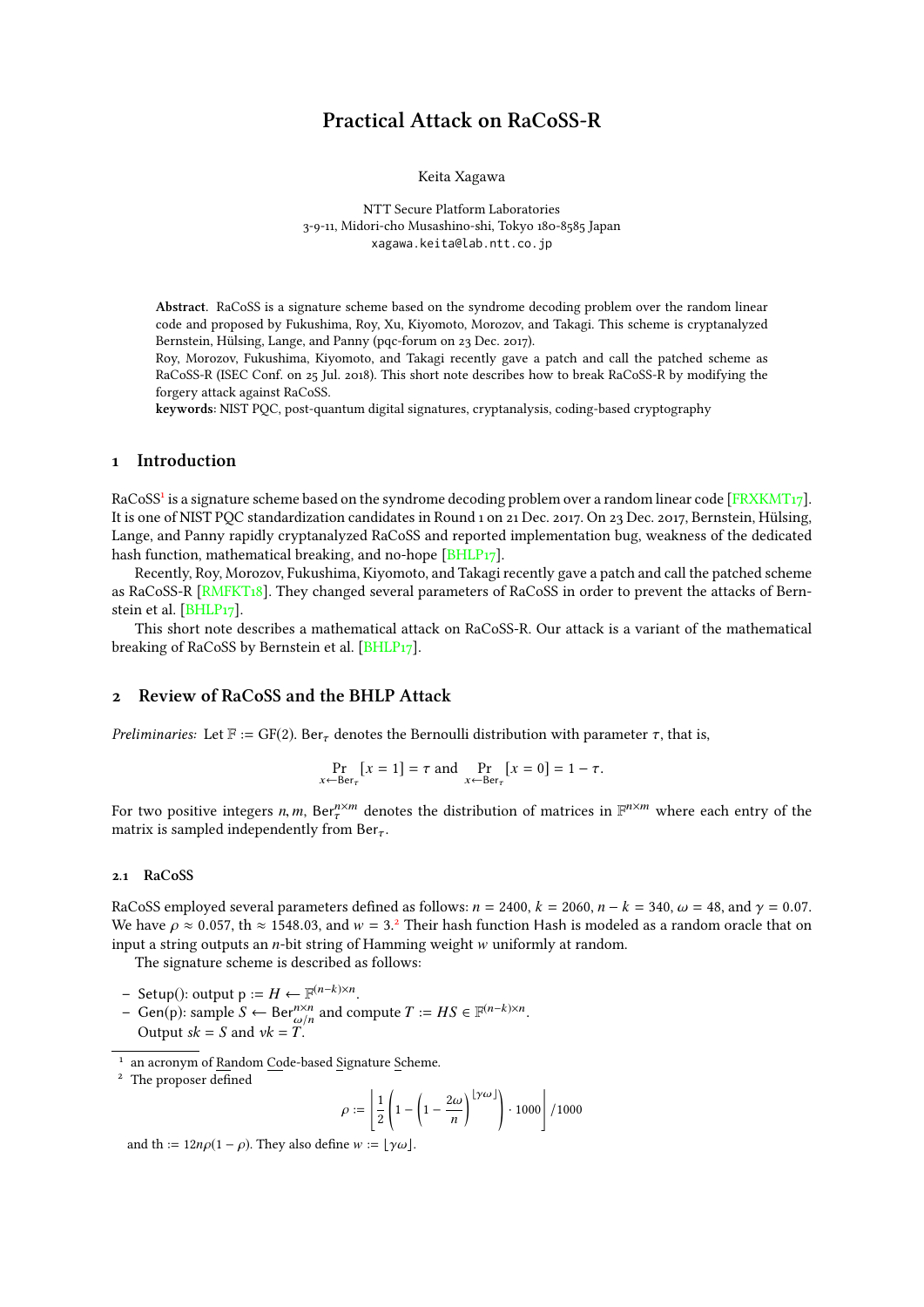<span id="page-1-0"></span>– Sign(p, sk,  $\mu$ ):

- 1.  $y \leftarrow \text{Ber}_{\omega/n}^n$  and compute  $v := Hy$
- 2.  $c := \text{Hash}(v, \mu, H)$ .<br>
2.  $c := \text{Hash}(v, \mu, H)$ .
- 3. compute  $z = Sc + y$
- 4. output  $\sigma = (z, c)$
- Vrfy(p, vk, µ, σ):
	- 1. if Hash( $Hz$  +  $Tc$ ,  $\mu$ ,  $H$ ) ≠  $c$ , then return ⊥
	- 2. if wt(*z*)  $\geq$  th, then return  $\perp$
	- 3. else, return T

Notice that  $Hz + Tc = H(Sc + y) + Tc = HSc + Hy + Tc = Tc + Hy + Tc = Hy$ . In addition, the expected value of *z*' weight is  $w \cdot n \cdot (\omega/n) + n \cdot (\omega/n) = (w+1)\omega = 48 \cdot 4 = 192$ , much smaller than th  $\approx$  1548.03. Therefore, the signature scheme is (statistically) correct.

### 2.2 The BHLP Attack

We review "math" attack in Lange's mail [BHLP<sub>17</sub>]. Assume that  $H = [H_1 | H_2]$  with  $H_1 \in GL(n - k, \mathbb{F})$ . For any message  $\mu$ ,

- 1. choose arbitrary  $y \in \mathbb{F}^n$  and compute  $v = Hy$
- 2. compute  $c := \text{Hash}(v, \mu, H)$
- 3. compute  $z_1 := H_1^{-1} \cdot (Hy + Tc)$
- 4. fill  $z := (z_1, 0, \ldots, 0) \in \mathbb{F}^n$
- 5. output  $(z, c)$  as a forgery.

Apparently,  $wt(z) \le n - k = 340 <$  th. By the definition of *z*, we have

$$
Hz + Tc = [H_1 | H_2] \cdot {z_1 \choose 0} + Tc = H_1z_1 + Tc = (Hy + Tc) + Tc = v
$$

and Hash( $Hz + Tc$ ,  $\mu$ ,  $H$ ) = *c* as we wanted. Thus, (*z*, *c*) is a valid signature on  $\mu$ .

# 3 Review of RaCoSS-R

In order to prevent the BHLP attack, Roy et al. changed several parameter values as follows: Let  $n = 3072$ ,  $k = 1536$ ,  $\omega = 215$ , and  $\beta = 1386$ . Their hash function Hash:  $\{0, 1\}^* \rightarrow \{0, 1\}^n$  is modeled as a random oracle.<br>The modified scheme is described as follows: The modified scheme is described as follows:

- $-$  Setup(): output p := *H* ←  $\mathbb{F}^{(n-k)\times n}$ .
- Gen(p): sample *S* ← Ber<sup>n×n</sup> and compute *T* := *HS* ∈  $\mathbb{F}^{(n-k)\times n}$ . Output *sk* = *S* and *vk* = *T*.<br>Sign(p, ck, *u*).
- Sign(p, sk,  $\mu$ ):
	- 1.  $y \leftarrow \text{Ber}_{\omega/n}^n$  and compute  $v := H \cdot y$
	- 2.  $c := \text{Hash}(v, \mu, H)$
	- 3. compute  $z = Sc + y$
	- 4. if  $wt(z) < \beta$  or  $wt(z) \ge n/2$ , then go to step 1
	- 5. output  $\sigma = (z, c)$
- Vrfy(p, vk, µ, σ):
	- 1. if Hash(*Hy* + *Tc*, *μ*, *H*)  $\neq$  *c*, then return ⊥
	- 2. if  $wt(z) < \beta$  or  $wt(z) \geq n/2$ , then return  $\bot$
	- 3. else, return  $\top$

Roy et al. discussed that their changes prevent the BHLP attack in [\[RMFKT18,](#page-2-2) Sect. 4.3].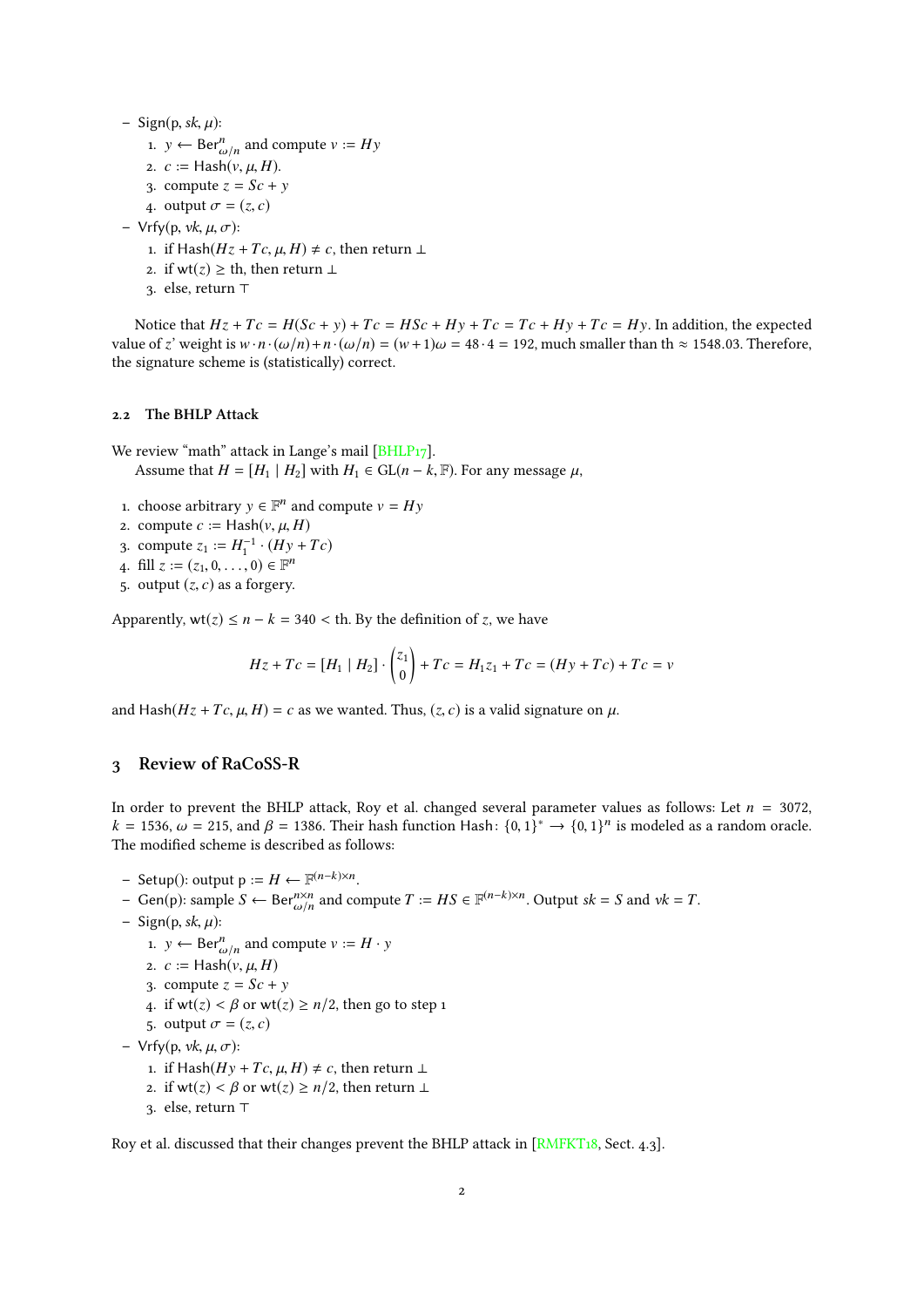# <span id="page-2-5"></span>4 Our Attack on RaCoSS-R

In order to mount a forgery attack, we are required to compute *<sup>z</sup>* whose weight is in between β and *<sup>n</sup>*/2. We observe that the weight of  $z_1$  is roughly  $(n - k)/2$  in the BHLP attack and we fill  $z_1$  with a random vector  $z_2$ instead of 0.

Let us assume that  $H = [H_1 \mid H_2]$  with  $H_1 \in GL(n - k, \mathbb{F})$  and introduce a parameter *l* that will control the weight of  $z_2$ . The attack follows:

1. choose arbitrary  $y \in \mathbb{F}^n$  and compute  $v = Hy$ 

2. compute 
$$
c := \text{Hash}(v, \mu, H)
$$
  

$$
k-l
$$

- l
- 3. set  $z_2 := \overbrace{(0, \ldots, 0, 1, \ldots, 1)}^{k-l}$ 3. set  $z_2 := (0, \ldots, 0, 1, \ldots, 1) \in \mathbb{F}^k$ <br>4. compute  $z_1 := H_1^{-1} \cdot (Hy + Tc + H_2 z_2)$  $(1, \ldots, 1) \in \mathbb{F}^k$ <br> $\stackrel{1}{\cdot}$   $(H_{\mathcal{Y}} + T_{\mathcal{C}})$
- 
- 5. set  $\overline{z} := (z_1, z_2) \in \mathbb{F}^n$ <br>6. if  $\overline{wt}(z) < \beta$  or  $\overline{wt}(z)$
- 6. if  $wt(z) < \beta$  or  $wt(z) \ge n/2$ , then go to step 1
- 7. output  $(z, c)$  as a forgery

This *z* satisfies

$$
Hz + Tc = H_1z_1 + H_2z_2 + Tc = (Hy + Tc + H_2z_2) + H_2z_2 + Tc = Hy
$$

as we wanted.

Experiment: We implemented the attack in the computer algebra system SageMath [\[Sage18\]](#page-2-3) using the code in [section A.](#page-2-4) We set  $l = 700$  in our experiment, because wt( $z_1$ ) falls in the range [730, 800] in our preliminary experiment.

We then ran the attack on 10 keys. On each key, we generate random 10 messages and try to forge. In our experiment, we succeed to forge on all messages and keys and the attack took an average CPU time of 11 seconds per key and 5.4 seconds per message on a single core of a 2.3 GHz Intel Xeon server machine.

### Acknowledgment

The author would like to thank Partha Sarathi Roy and Kazuhide Fukushima for their kindness and fruitful discussions.

# References

- <span id="page-2-1"></span>BHLP17. Daniel J. Bernstein, Andreas Hülsing, Tanja Lange, and Lorenz Panny. Comments on RaCoSS, a submission to NIST's PQC competition. 23 Dec. 2017. Available at [https://helaas.org/racoss/.](https://helaas.org/racoss/) [1,](#page-0-2) [2](#page-1-0)
- <span id="page-2-0"></span>FRXKMT17. Kazuhide Fukushima, Partha Sarathi Roy, Rui Xu, Shinsaku Kiyomoto, Kirill Morozov, and Tsuyoshi Takagi. RaCoSS. 21 Dec. 2017. Available at [https://csrc.nist.gov/projects/post-quantum-cryptography/round-1-submissions.](https://csrc.nist.gov/projects/post-quantum-cryptography/round-1-submissions) [1](#page-0-2)
- <span id="page-2-2"></span>RMFKT18. Partha Sarathi Roy, Kirill Morozov, Kazuhide Fukushima, Shinsaku Kiyomoto, and Tsuyoshi Takagi. Code-Based Signature Scheme without Trapdoors. IEICE Tech. Rep., vol. 118, no. 151, ISEC2018-15, pp. 17–22, July 2018. See also [https://www.ieice.org/ken/paper/20180725L1FF/eng/.](https://www.ieice.org/ken/paper/20180725L1FF/eng/) [1,](#page-0-2) [2](#page-1-0)
- <span id="page-2-3"></span>Sage18. The Sage Developers. SageMath, the Sage Mathematics Software System (Version 8.3), 2018. [http://www.sagemath.](http://www.sagemath.org) [org.](http://www.sagemath.org) [3](#page-2-5)

### <span id="page-2-4"></span>A Implementation

Listing 1.1: attack.sage

```
# forgery attack against RaCoSS -R
```
import hashlib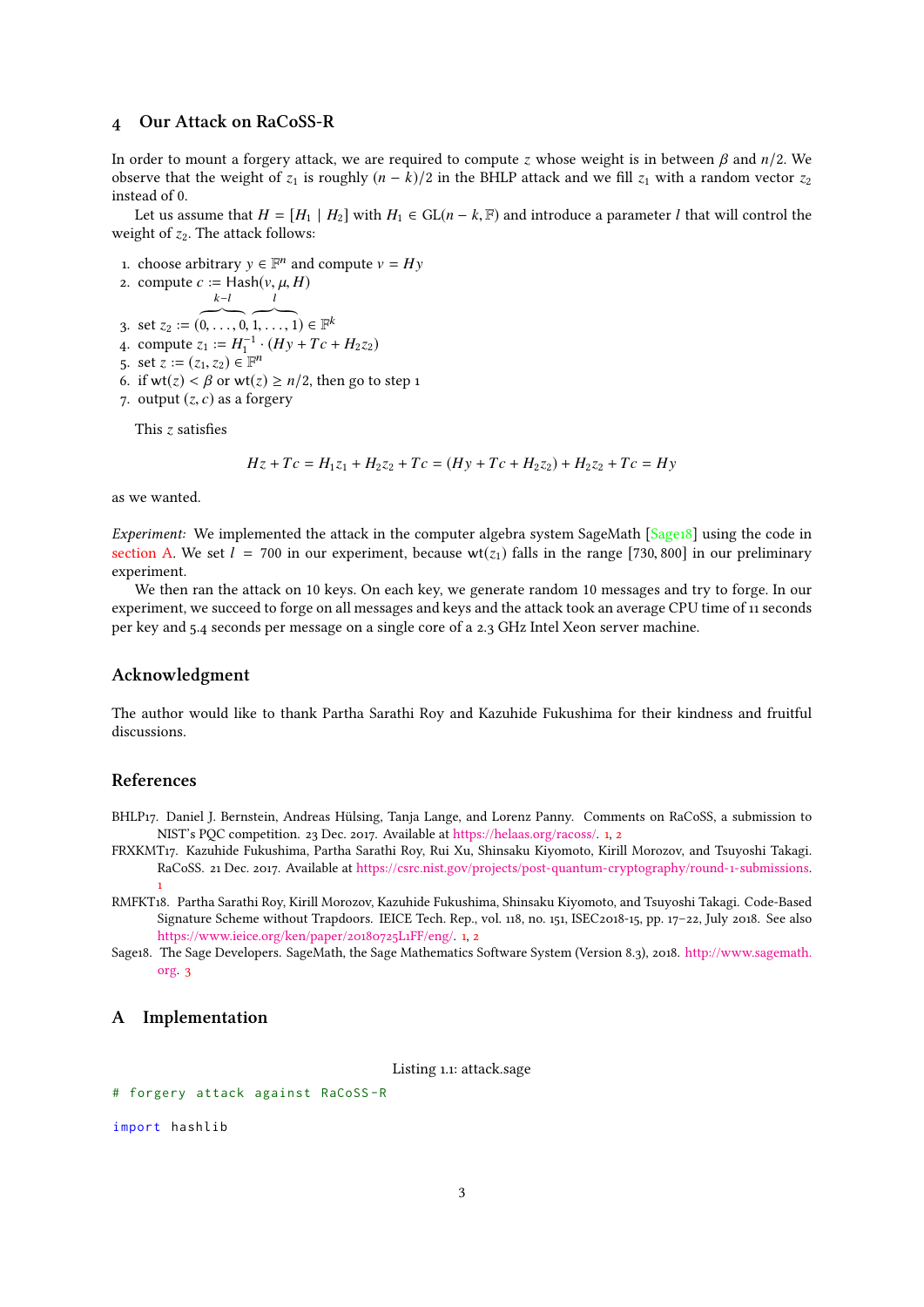```
n = 3072; k = int(n/2); w = 215; b = 1386F = GF(2)def Bernoulli (w, n): return 1 if randint (0, n) < w else 0
# This hash funciton returns n- dim vector such that
# ded_hash (dat ,n) = sha512 (0 , dat ) || sha512 (1 , dat) || ... || sha512 (n/512 , dat)
# We assume 512 | n.
def ded_hash(dat, n):
    h = hashlib.shape12()t = ""
    for i in range (int(n/512)):
        h.update((str(i)+dat).encode())t += h . hexdigest ()
    z = ('{}; b]'. format(int(t,16))). zfill(n)v = vector(F, map(int, list(z)))return v
def ded_str(H, M):
    h = hashlib.shape12()h.update(str(H))
    pkdigest = h. hexdigest()ded\_digest = M + pkdigestreturn ded_digest
# We ignore a transpose op.
def pargen (): return Matrix (F, n-k, n, \lambda) ambda i, j: randint (0, 2))
def skgen (): return Matrix (F,n,n,lambda i,j: Bernoulli (w,n))
def pkgen (H, S): return H*S
def inner_sign(S,H,ded_digest):
    y = vector(F, [Bernoulli(w, n) for \_ in range(n)])c = ded_hash(str(H*y)+ded_digest,n)
    z = S \times C + yreturn z, c
def sign(S, T, H, M):
    ded\_digest = ded\_str(H, M)z = vector(F, [0 for - in range(n)])while z.hamming_weight() < b or n/2 <= z.hamming_weight():
        z, c = inner_sign(S, H, ded_digest)
    return z, c
def vrfy(H,T,M,z,c):
    ded\_digest = ded\_str(H, M)ctilde = ded_{hash}(str(H*z+T*c)+ded_{digest}, n)if c != ctilde :
        return False
    elif z.hamming_weight() < b:
        return False
    elif z.hamming_weight() >= n/2:
        return False
    else :
        return True
# #########
# forgery attack against RaCoSS -R
# #########
# return P, H1, H2 s.t. H * P = [H1 | H2] with invertible H1
# we assume that H. rank () = n-k.
```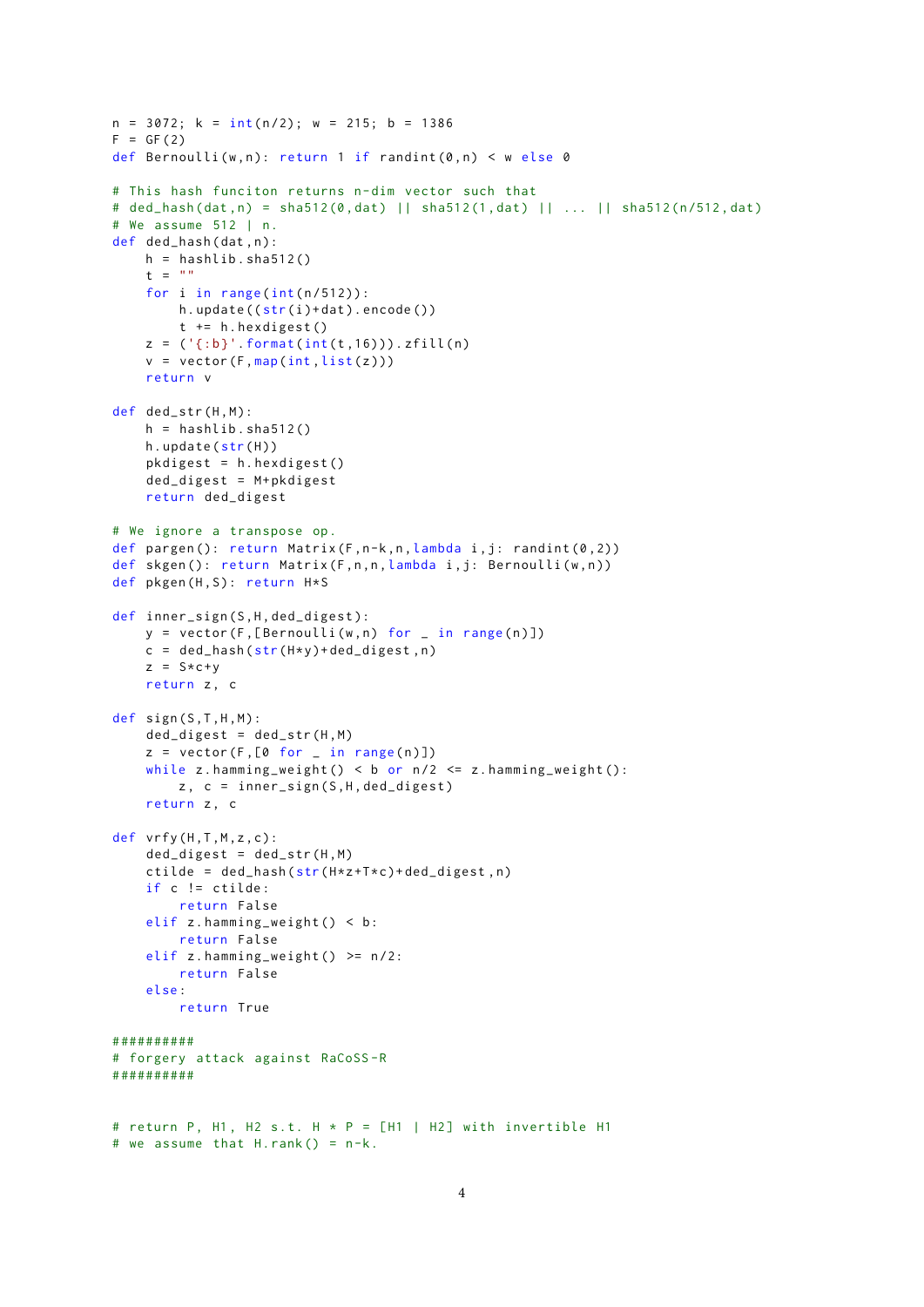```
def find_PH(H):
    if H.\text{rank}() != n-k:
        raise ValueError (" error ! H. rank () != n-k")
    L = list(H.pivots())P = i dentity_matrix (n)
    for i, v in enumerate(L):
        P . swap_columns (i , v )
    H1 = (H*P)[:, 0:n-k]H2 = (H*P)[:,n-k:n]
    H1inv = H1 . inverse ()
    return P, H1, H2, H1inv
def attack (H, T, P, H1, H2, H1inv, M):
    # this l is hueristic
    l = 700
    ded\_digest = ded\_str(H, M)z = vector(F, [0 for in range(n)])t = 0
    while z.hamming_weight() < b or n/2 <= z.hamming_weight():
        y = vector(F, [randint(0, 2) for - in range(n)])c = ded_hash(str(H*y)+ded_digest,n)
        z21 = vector(F, [0 for - in range(k-l)])z22 = vector(F, [1 for - in range(l)])z2 = vector(F, list(z21) + list(z22))z1 = H1inv * (H*y + T*c + H2*z2)
        # print "wt(z1)=", z1.hamming_weight()
        z = P * vector(F, list(z1)+list(z2))t + = 1return z, c, t
def attack_test (keys = 10, messages = 10, debug = false):
    tot_time\_ext = 0.0tot_time_forge = 0.0
    tot_{\text{keys}} = 0tot\_tries = 0.0nkey = 0tm = cputime ( subprocesses = True )
    print " ----- Start -----"
    while tot_keys <= keys :
        print "----- Key pair %d -----" % (nkey)
        H = pargen()S = skgen()
        T = pkgen(H, S)nkey += 1if H.\nrank() := n-k:
            break
        else :
             tot_keys += 1
        print " attack "
        tm = cputime ( subprocesses = True )
        P.H1.H2.H1inv = find PH ( H )tot_time\_ext += float(cputime(tm))for message in range ( messages ):
            M = "RaCoSS-R is broken" + str(randint (0, 2**10))tm = cputime ( subprocesses = True )
            z, c, t = \text{attack}(H, T, P, H1, H2, H1inv, M)
            tot_time_forge += float ( cputime ( tm ))
            tot_tries += t
```